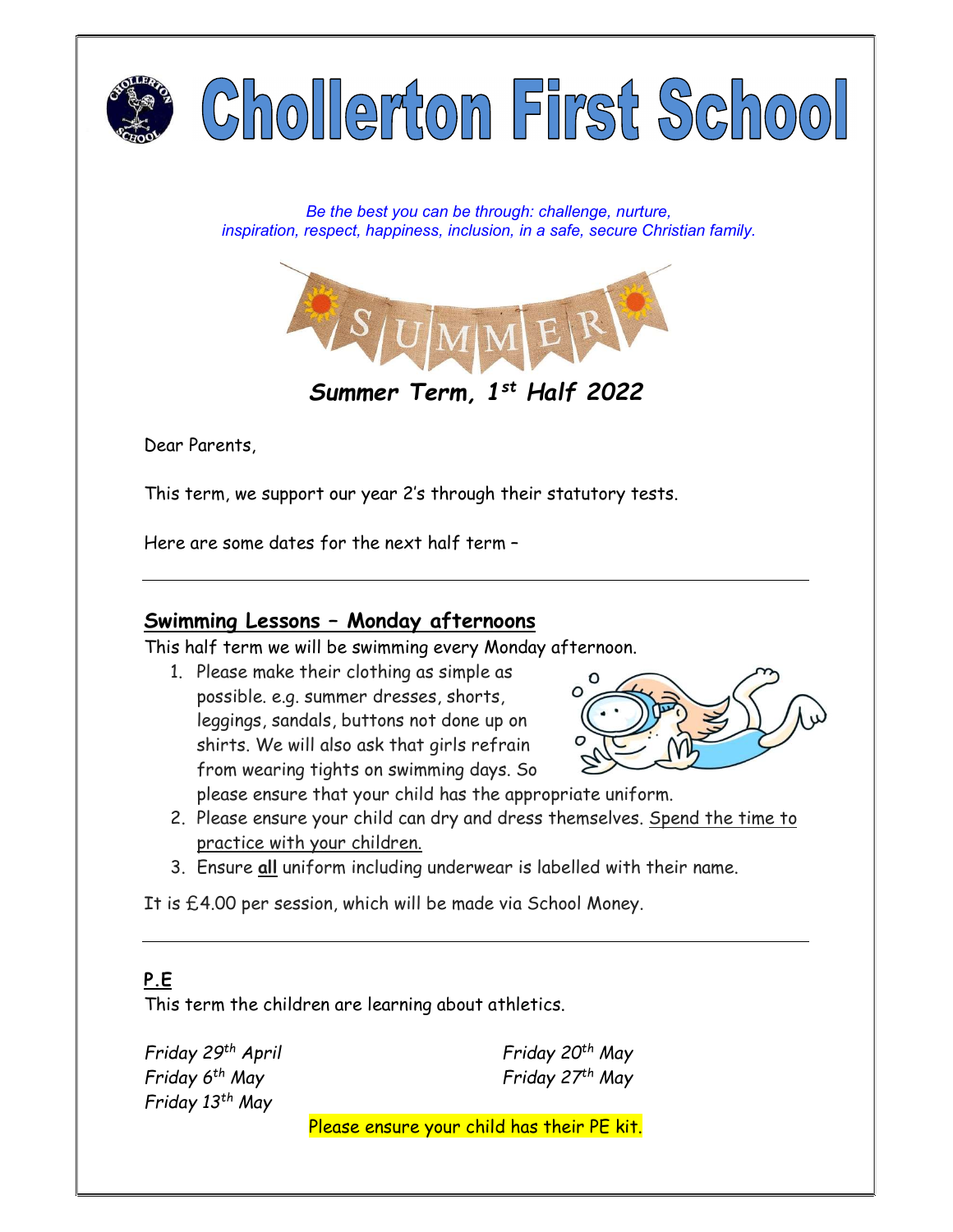PE Kit Shorts  $\bullet$  t-shirt  $\bullet$  trainers  $\bullet$  long trousers warm top, e.g. fleece  $\bullet$  spare socks

## Tuesday After School Club

This term After School Club for Class 2 will take place on: 3 rd May  $10<sup>th</sup>$  May  $17<sup>th</sup>$  May

Steve from Supastrikers will be returning to do Tennis with the children.

Pick up time is 4.15 pm. Please ensure you book into After School Club on SchoolMoney.

## Reading Dogs – Every Thursday



We are welcoming the dogs each week, starting the first week. They will help the children choose books and sit with some of our readers.

## Forest School

Anna Gray will be returning to school on: Class 1: Friday 29th April Friday 13th May Friday 27th May



The children will work in the woods all afternoon. Please ensure they bring a warm coat, hat and gloves.

#### Music with Mr Brown

Mr Brown will be providing ukulele and singing tuition on:

Friday 29th April Friday 13th May Friday 27<sup>th</sup> May If your child has their own ukulele and wishes to use it, Mr Brown will tune it in school.